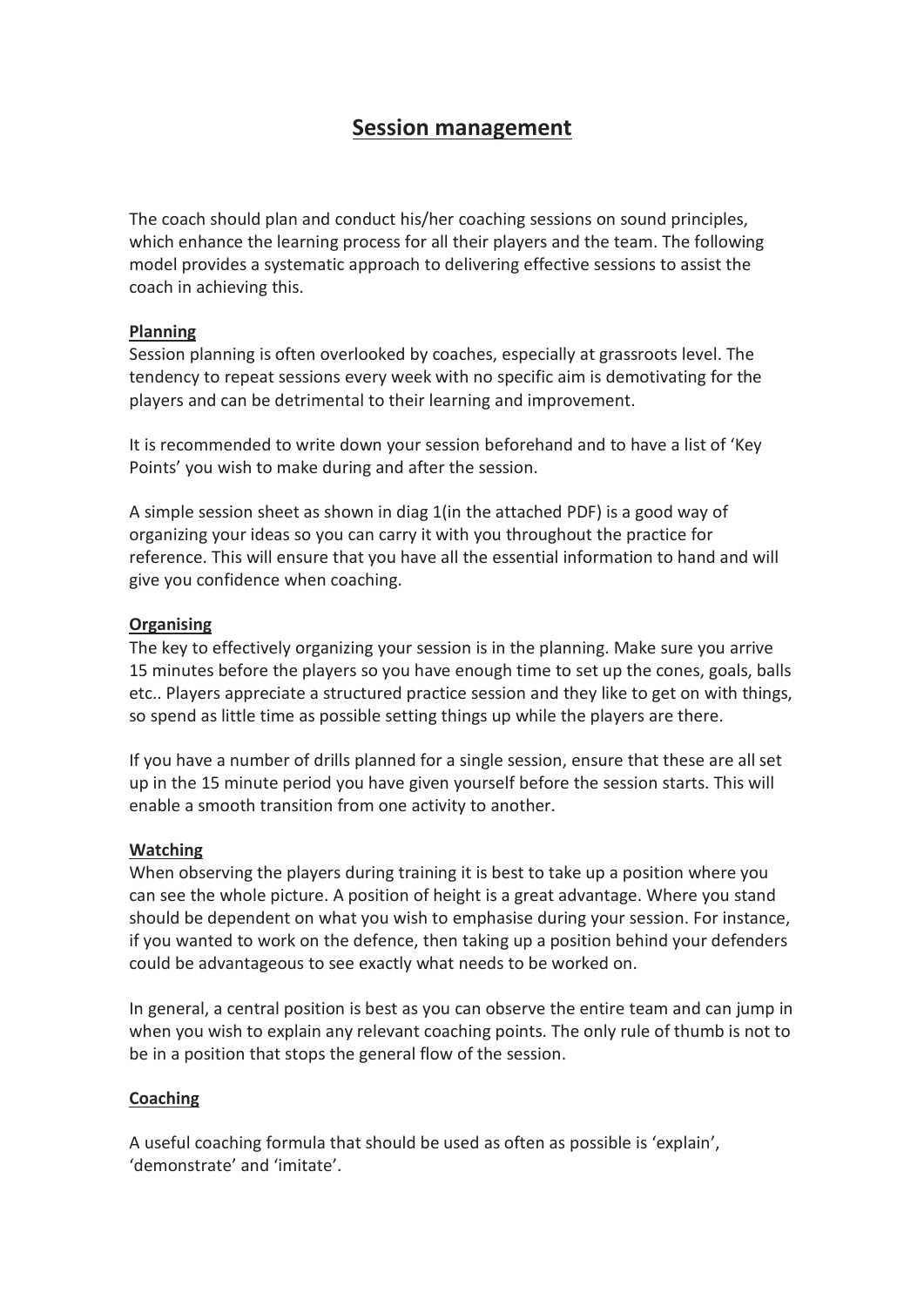- The idea is to first explain the skill or technique you wish to coach so that the players have a firm idea of what is expected from them.
- Secondly, provide a demonstration. This reinforces the explanation and players prefer it as they get to see the skill/technique in action.
- Thirdly, get the players to imitate what you have just shown them so that they attempt what you are coaching. This gives them confidence in delivering what you have asked of them.
- It is important to watch your players in open play first so that when any opportunity to coach your 'Key Points' arises you can step in. Always be specific when coaching any technical detail as this is easier for the player to take on board.
- It is important to coach at the ball first. This means actually coach the player on the ball, whether it be his/her positioning, skill or awareness that is at fault.
- Secondly, coach the players near the ball. This means coach the players around the man on the ball and help them with their positioning and awareness.
- Thirdly, coach away from the ball. This means coaching the players furthest from the play as all players are relevant and it is important they know how they are affecting the game even if they are far away from the ball.
- It is advised to work through the three areas gradually through the session starting with the player on the ball first.

As a coach it is essential that you are enthusiastic when making your points and that you are sure about what you are saying. Playrs often pick up any signs of uncertainty, which can breed a lack of confidence in the information you are giving.

# **Developing the session**

After the session has finished it is important to evaluate any ways you can develop the session for future practices. There are two key questions to attend to when evaluating:

- If some players are struggling to cope with the session, how would you adapt it to make it more achievable for them?
- If some players are finding the session too easy, how can you adapt the session to make it more demanding for them?

Progression of practice is important in keeping players motivated and improving their performance.

# **Self-evaluation**

When reviewing your sessions there are a number of questions you need to ask:

- Were arrangements and organization appropriate i.e. facilities, equipment, etc.?
- Did the session meet the player's needs and expectations?
- Was your coaching style and communication appropriate to the players?
- Did the player's performance improve as expected?
- What feedback have you had from other people involved in the session i.e. players, parents, other coaches?